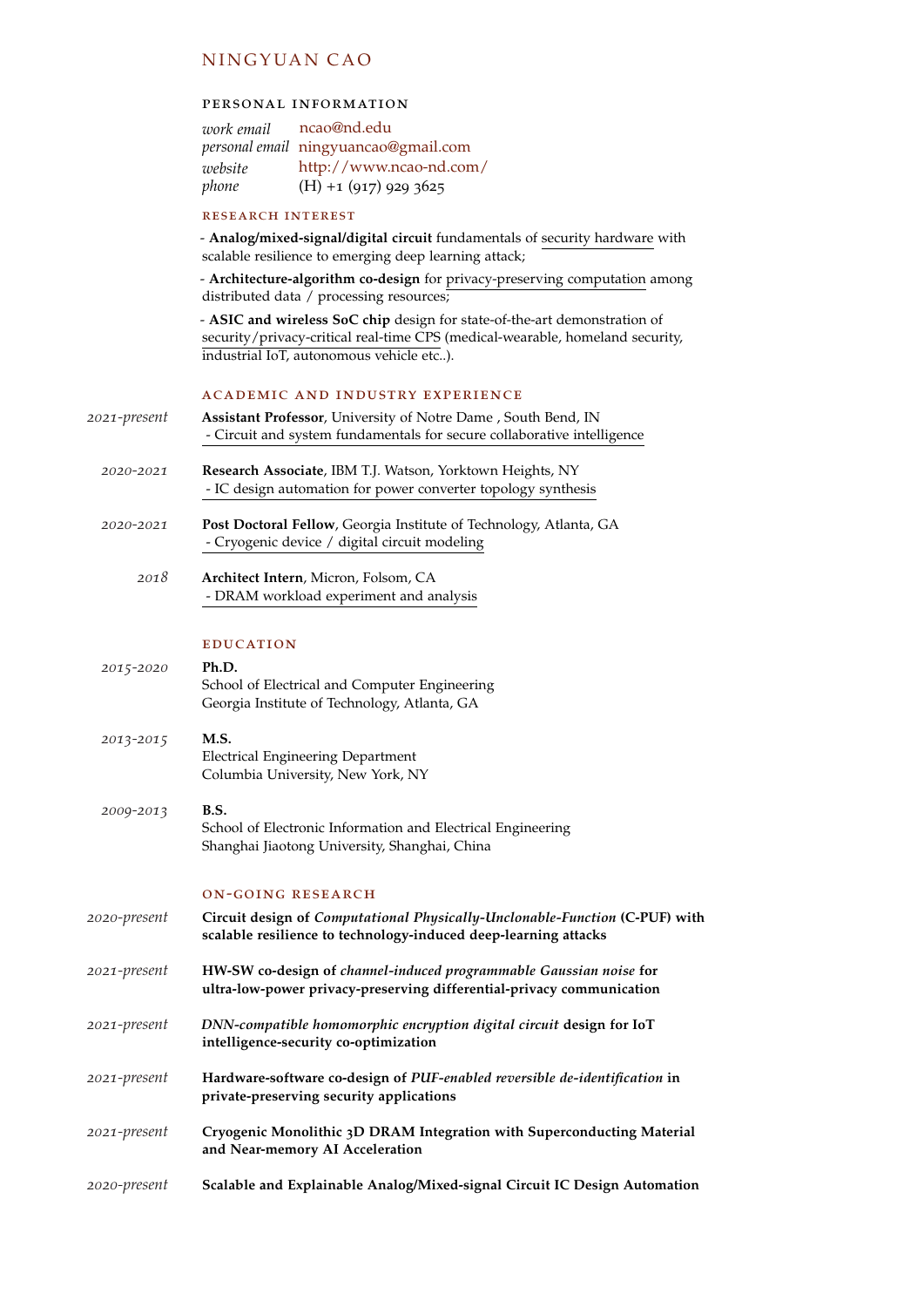|               | PIOR RESEARCH ACTIVITY                                                                                                                                                                |
|---------------|---------------------------------------------------------------------------------------------------------------------------------------------------------------------------------------|
| 2020-2022     | Model-based Reinforcement Learning with Active Learning for Efficient<br>Electrical Power Converter Design, Advanced Research Projects<br>Agency–Energy(ARPA-E), Department of Energy |
| 2020-Present  | Model-based Reinforcement Learning with Active Learning for Efficient<br>Electrical Power Converter Design, Advanced Research Projects<br>Agency-Energy(ARPA-E), Department of Energy |
| 2019-2020     | EXPlainable-AI through Efficient hardware-design in EmeRging Technologies,<br>Semiconductor Research Corporation                                                                      |
| 2017-2019     | Self-Powered IoT Sensor Node with In-situ Data Analytics and Energy-Aware<br>End-to-end Real-time Optimization, Semiconductor Research Corporation                                    |
| 2018-2021     | Algorithms for Emerging Hardware, Center for Brain Inspired Computation<br>(C-BRIC), Semiconductor Research Corporation                                                               |
| $2018 - 2021$ | <b>Neural Primitives, Center for Brain Inspired Computation (C-BRIC), Semiconductor</b><br>Research Corporation                                                                       |
|               | <b>PATENT</b>                                                                                                                                                                         |
| 2022          | Graph neural network and active learning framework for electric circuit design,<br>U.S. Patent (in review)                                                                            |

*2022* **Monte Carlo Tree Search-Based Algorithm for Circuit Design Automation**, U.S. Patent

## selected publications

- *2022* B. Cheng, J. Liu, M. Chang, **Ningyuan Cao** "Privacy-by-Sensing: Mixed-signal Circuit for Deferentially-Private Compressed-Sensing," International Conference on Computer-Aided-Design (ICCAD). (in review).
- *2022* **Ningyuan Cao**, B. Chatterjee, J. Liu, B. Cheng, M. Gong, M. Chang, S. Sen, A. Raychowdhury "A 65 nm Wireless Image SoC Supporting On-Chip DNN Optimization and Real-Time Computation-Communication Trade-Off via Actor-Critical Neuro-Controller," IEEE Journal of Solid-State Circuits, doi: 10.1109/JSSC.2022.3159473..
- *2022* S. Fan, S. Zhang, J. Liu **Ningyuan Cao**, J. Li, X. Guo and X. Zhang. "Power Converter Circuit Design Automation using Parallel Monte Carlo Tree Search," in IEEE Transactions on Design Automation of Electronic Systems, 2022 (accepted).
- *2021* R. Saligram, W. Chakraborty **Ningyuan Cao**, Y. Cao, S. Data and A. Raychwodhury. "Power Performance Analysis of Digital Standard Cells for 28 nm Bulk CMOS at Cryogenic Temperature Using BSIM Models," in IEEE Journal on Exploratory Solid-State Computational Devices and Circuits, volume 7, number 2, pp. 193–200, IEEE, 2021.
- *2021* S. Fan, **Ningyuan Cao**, X. Guo, S. Zhang, J. Li, and X. Zhang. "From specification to topology: Automatic power converter design via reinforcement learning," in International Conference On Computer Aided Design (**ICCAD**), pp. 1–9, IEEE/ACM, 2021.
- *2020* **Ningyuan Cao**, Minxiang Gong, Muya Chang, Baibhab Chatterjee, Shreyas Sen and Arijit Raychowdhury. "A 65nm Reconfigurable Image Processing Node Supporting Multiple Neural Networks, a Digitally-Adaptive Transceiver and a Mixed-Signal Actor-Critic Neuro-controller for Real-Time Computation-Communication Trade-off," Symposia on VLSI Technology and Circuits (**VLSI**), 2020
- *2019* **Ningyuan Cao**, Muya Chang, and Arijit Raychowdhury. A 65-nm 8-to-3-b 1.0-0.36-V 9.1-1.1-TOPS/W Hybrid-Digital-Mixed-Signal Computing Platform for Accelerating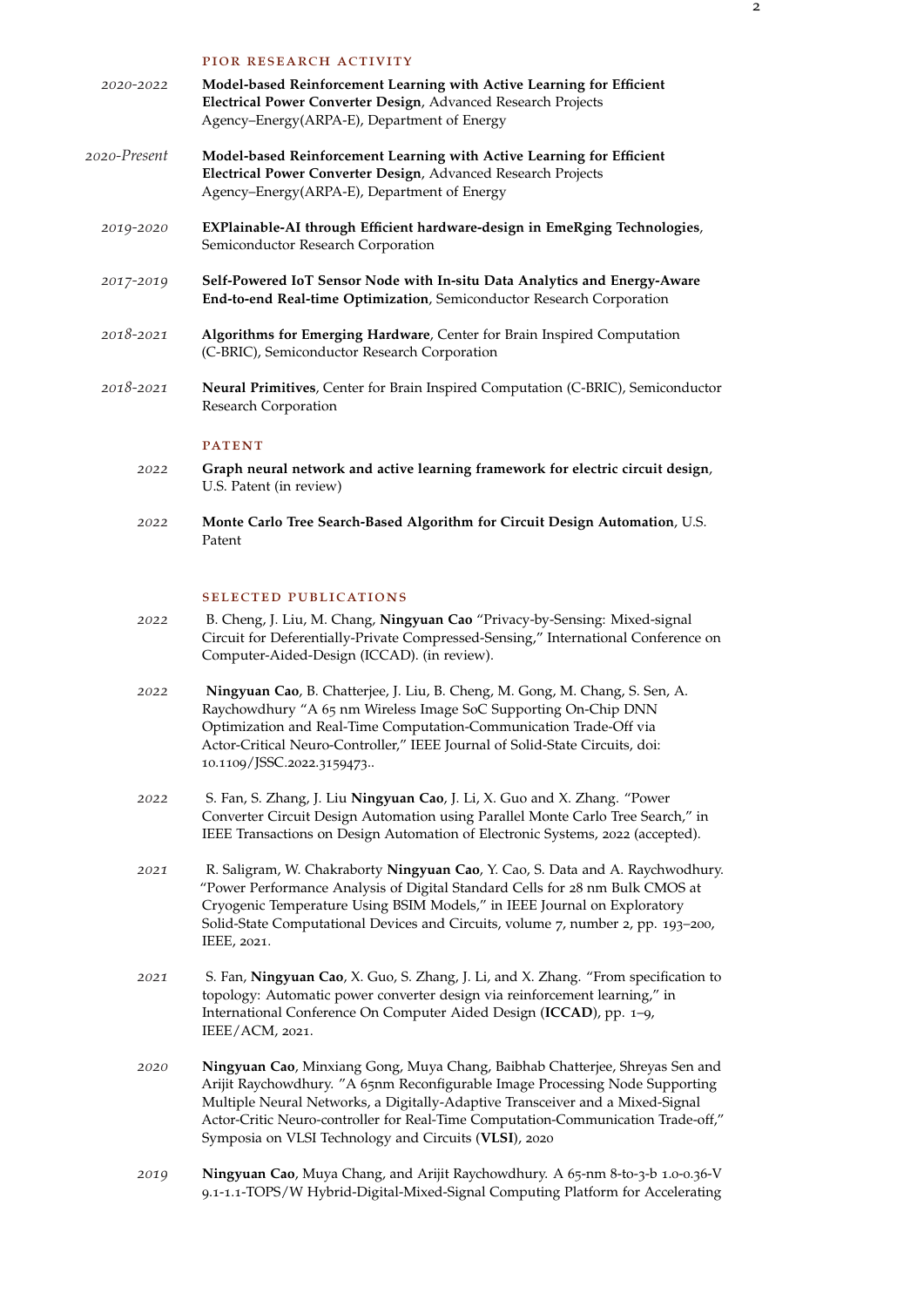Swarm Robotics," in IEEE Journal of Solid-State Circuits (**JSSC**). doi: 10.1109/JSSC.2019.2935533

- *2019* **Ningyuan Cao**, Muya Chang, and Arijit Raychowdhury. "14.1 A 65nm 1.1-to-9.1 TOPS/W Hybrid-Digital-Mixed-Signal Computing Platform for Accelerating Model-Based and Model-Free Swarm Robotics." In 2019 IEEE International Solid-State Circuits Conference (**ISSCC**), pp. 222-224. IEEE, 2019
- *2019* Insik Yoon, **Ningyuan Cao**, Anvesha Amaravati and Arijit Raychowdhury, "A 55nm 50nJ/encode 13nJ/decode Homomorphic Encryption Crypto-Engine for IoT Nodes to Enable Secure Computation on Encrypted Data," 2019 IEEE Custom Integrated Circuits Conference (**CICC**), Austin, TX, USA, 2019, pp. 1-4. doi: 10.1109/CICC.2019.8780277
- *2018* **Ningyuan Cao**, Justin Ting, Shreyas Sen, and Arijit Raychowdhury. "Smart sensing for hvac control: Collaborative intelligence in optical and infrared cameras." IEEE Transactions on Industrial Electronics (**TIE**) 65, no. 12 (2018): 9785-9794
- *2017* **Ningyuan Cao**, Saad Bin Nasir, Shreyas Sen, and Arijit Raychowdhury. "Self-optimizing IoT wireless video sensor node with in-situ data analytics and context-driven energy-aware real-time adaptation." IEEE Transactions on Circuits and Systems I (**TCAS-I**): Regular Papers 64, no. 9 (2017): 2470-2480
- *2017* **Ningyuan Cao**, Saad Bin Nasir, Shreyas Sen, and Arijit Raychowdhury. "In-sensor analytics and energy-aware self-optimization in a wireless sensor node." In 2017 IEEE MTT-S International Microwave Symposium (**IMS**), pp. 200-203. IEEE, 2017

#### papers in submission

- *2021* **Ningyuan Cao**, X. Guo, S. Zhang, J. Li, and X. Zhang. "Switch−GNN: Graph−Neural−Networks for Power Converter Topology Design Automation", in Design, Automation & Test in Europe (**DATE**), 2022
- *2021* **Ningyuan Cao**, Minxiang Gong, Muya Chang, Baibhab Chatterjee, Shreyas Sen and Arijit Raychowdhury. "A 65nm Wireless Image Processing IoT SoC with End-to-end Self-learned Online Optimization, Full DNN Algorithm Reconfigurability and Digitally-Adaptive Transceiver", in IEEE Journal of Solid-State Circuits (**JSSC**), 2021

## TEACHING ACTIVITY

- *2021 Fall* **EE67062, Circuits and Systems for Machine Learning**, enrollment 14
- *2022 Spring* **EE20242, Electronic-I**, enrollment 65

#### professional service

- *2022-Present* Reviewer for IEEE Journal of Solid-State Circuits
- *2022-Present* Reviewer for IEEE Transactions on Computer-Aided Design of Integrated Circuits and Systems
- *2022-Present* Reviewer for IArtificial Intelligence Circuits and Systems
- *2020-Present* Reviewer for IEEE Access
- *2019-present* Reviewer for IEEE Transaction on Internet of Things Journal
- *2018-Present* Reviewer for IEEE Journal on Emerging and Selected Topics in Circuits and Systems
- *2017-Present* Reviewer for IEEE Transactions on Industrial Electronics (TIE)
- *2017-Present* Reviewer for IEEE Transactions on Circuits and Systems II: Express Briefs (TCAS-II)
- *2017-Present* Reviewer for IEEE Transactions on Circuits and Systems I: Regular Papers (TCAS-I)